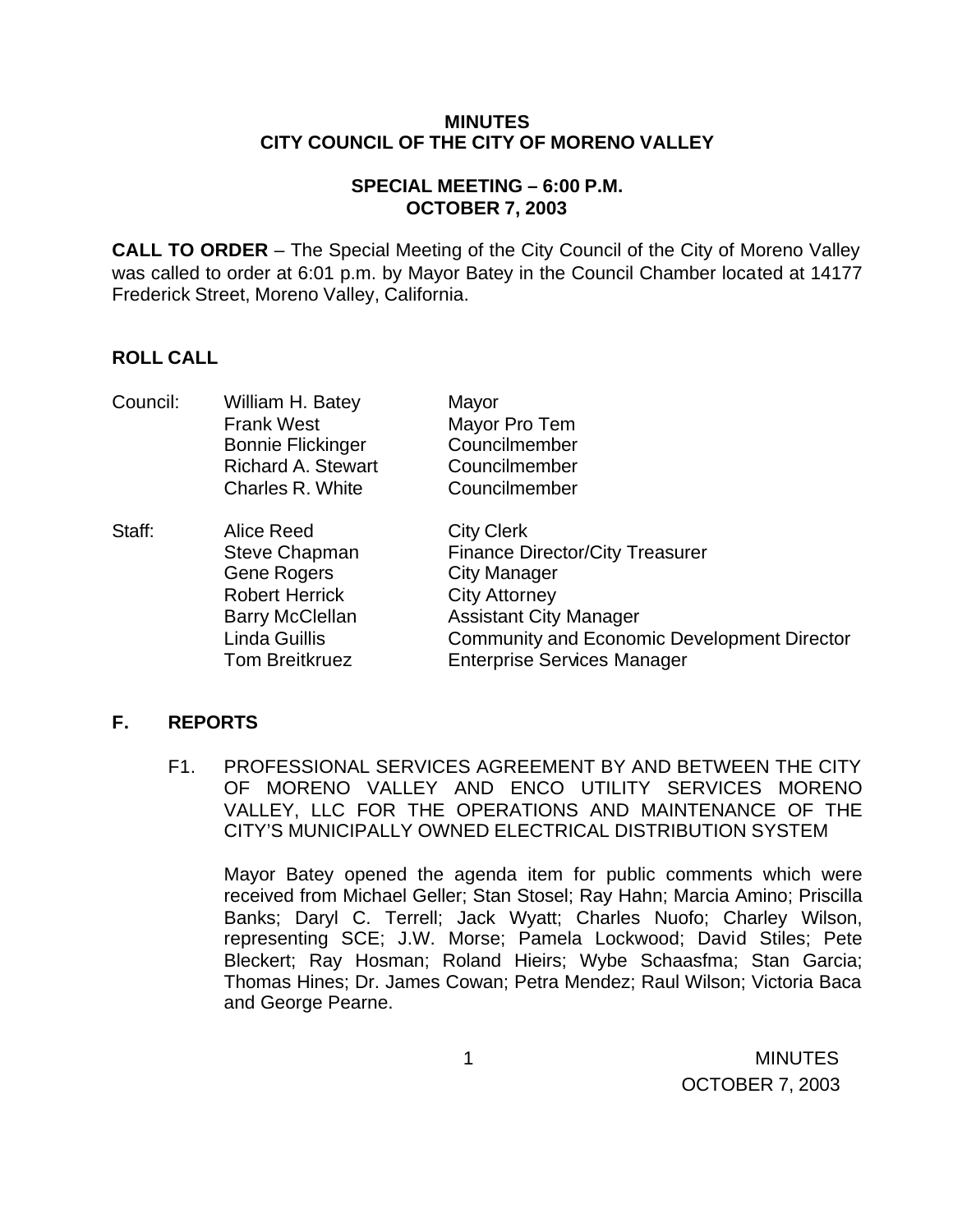SCE Regional Manager, Charley Wilson, apologized for the comments of SCE employee, Roland Hieirs.

The following consultants presented the Due Diligence process:

- 1. Susie Berlin, Special Legal Counsel, McCarthy & Berlin;
- 2. Tim Schaefer, Financial Consultant, Fieldman, Rolapp & Assc.;
- 3. Gary Saleba, EES Consulting
- 4. Jerry Jordan, Executive Director, California Municipal Utilities Assc.;
- 5. Dennis Eastman, CEO and President, ENCO Utility Services;
- 6. Mike Powers, Chief Operating Officer; ENCO Utility Services
- 7. Bob DeKorne', Senior Vice President

# **RECESS; RECONVENE**

Councilmember Flickinger made a motion, seconded by Mayor Pro Tem West to approve the Professional Services Agreement by and between the City of Moreno Valley and ENCO Utility Services Moreno Valley, LLC for the Operations and Maintenance of the City's Municipally Owned Electrical Distribution System; **as amended with the following amendments: Page 20 - Part B, Section 14 Assignment: A new section 14.4 has been added that reads:** *14.4 City shall be given at least sixty (60) days prior written notice of any merger or consolidation of SRM-ENCO, LLC, into or with any other corporation or any sale, lease or transfer of any material amount of the assets of SRM-ENCO, LLC to any other person or entity. City shall be given immediate notice should SRM-ENCO, LLC (a) admit insolvency, (b) makes a general assignment for the benefit of creditors, (c) be unable to pay debts as they mature, (d) fail to provide adequate assurance of its ability to perform any material obligation when requested by a party entitled thereto, or (e) is subject to a Bankruptcy Proceeding.* **Page 46 - Attachment F, Customer Account Services, Section 7.2 Indemnity by the City: subsections (c) and (d) have been DELETED, as the addition of section 6.12-Taxes, in Part B was added to address each Party's responsibility for own taxes addresses this issue. The deleted language reads** *(c) ENCO's action or inaction with respect to any Tax or fee that is the subject of the*